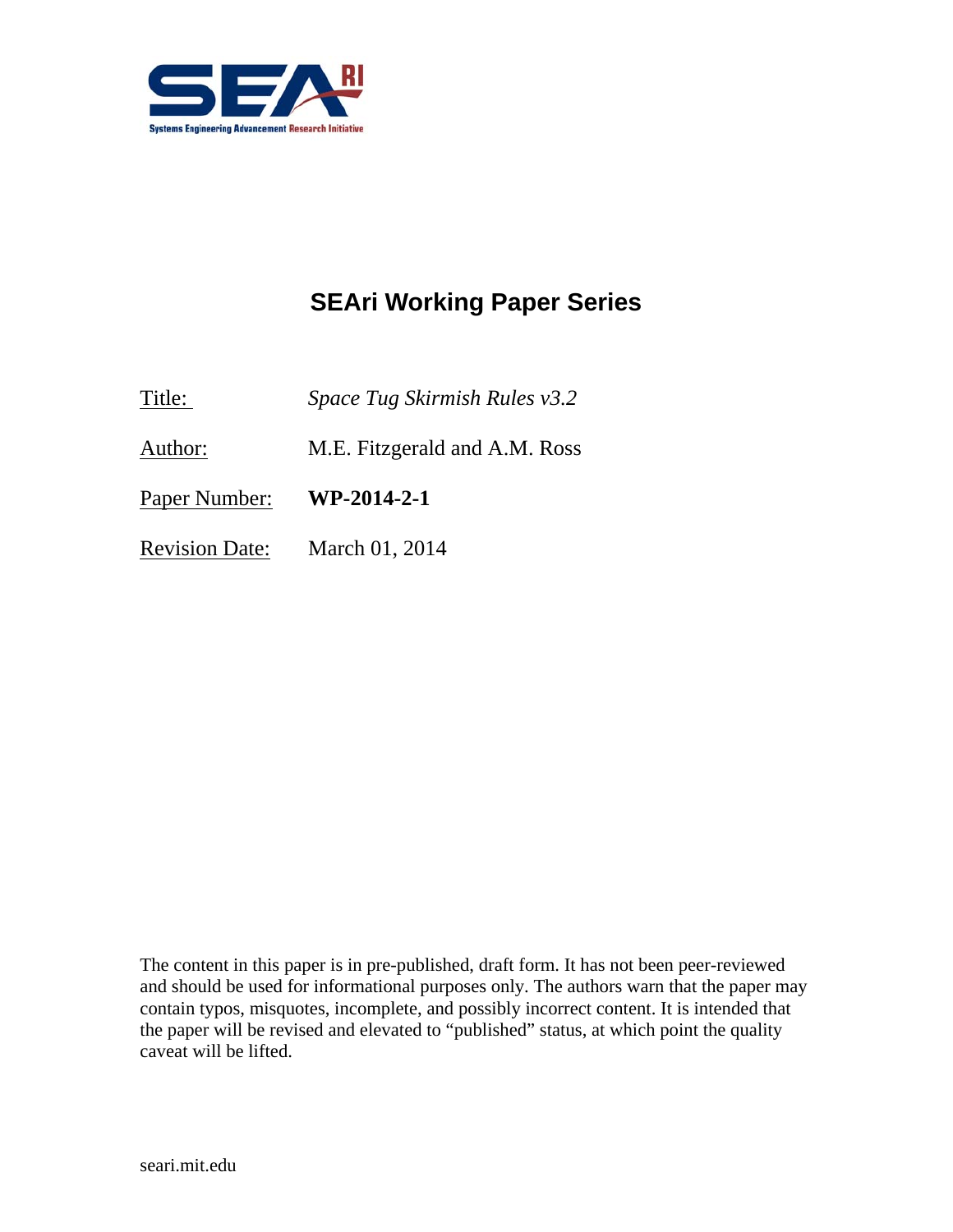# Space Tug Skirmish

A Battle of Engineering for 1-4 players

#### v3.2

In Space Tug Skirmish, you are the lead designer of a brand new space tug, which you plan to use to accumulate your (undeniably deserved) vast fortune! There's only one problem: you aren't the only person with that idea. Use your wits and race your opponent to \$100M!

# **Setup**

Shuffle the decks of Design cards and Operations (Ops) cards separately and place them face down in the middle of the table. The Epoch deck should be shuffled and the play field should be set up on the side. Give each player a Basic Space Tug mat face up in front of them and a phase token set to "Design". Each player should also have a piece of paper (*budget sheet*) and a writing tool to keep track of their funds; mark each player's initial funds as \$30M. (2-player table setup displayed below)



In this game, the Design deck is filled with cards that will modify and improve your space tug, making it easier to earn money while in the Ops phase. The Ops deck is filled with cards that will temporarily boost your own tug's performance or hurt an opponent. The Epoch deck is a wildcard largely outside player control, modifying the rules of the game on a regular basis.

To begin, each player draws seven cards from the Design and/or Ops decks. The seven cards can be divided between the two decks any way the player chooses: this is an important strategic decision! If desired, any player may 'mulligan' their initial hand by setting aside their cards and drawing one fewer (six for first mulligan, five for second, and so on). When all players are satisfied with their hands, reshuffle all cards set aside this way back into the appropriate decks.

The player who had their birthday most recently is given the Epoch Shift token and takes the first turn, with play continuing counterclockwise around the table.

A brief terminology introduction: **Turn** – one player's turn **Round** – one turn for each player (one trip around the table) **Phase** – current status of Design/Ops for each player (shown by token)

# **Starting the Game**

**Epoch Shift** – The first action of the game after setting up is the first Epoch Shift. The top card of the Epoch deck is put into play. This happens once per round, immediately before the draw of the player with the Epoch Shift token (this will be the player who took the first turn, unless another card moves the token). The types of Epoch cards and how to play them are described in the Additional Instructions section.

The basic form of a player's turn has three parts: draw, play, and discard.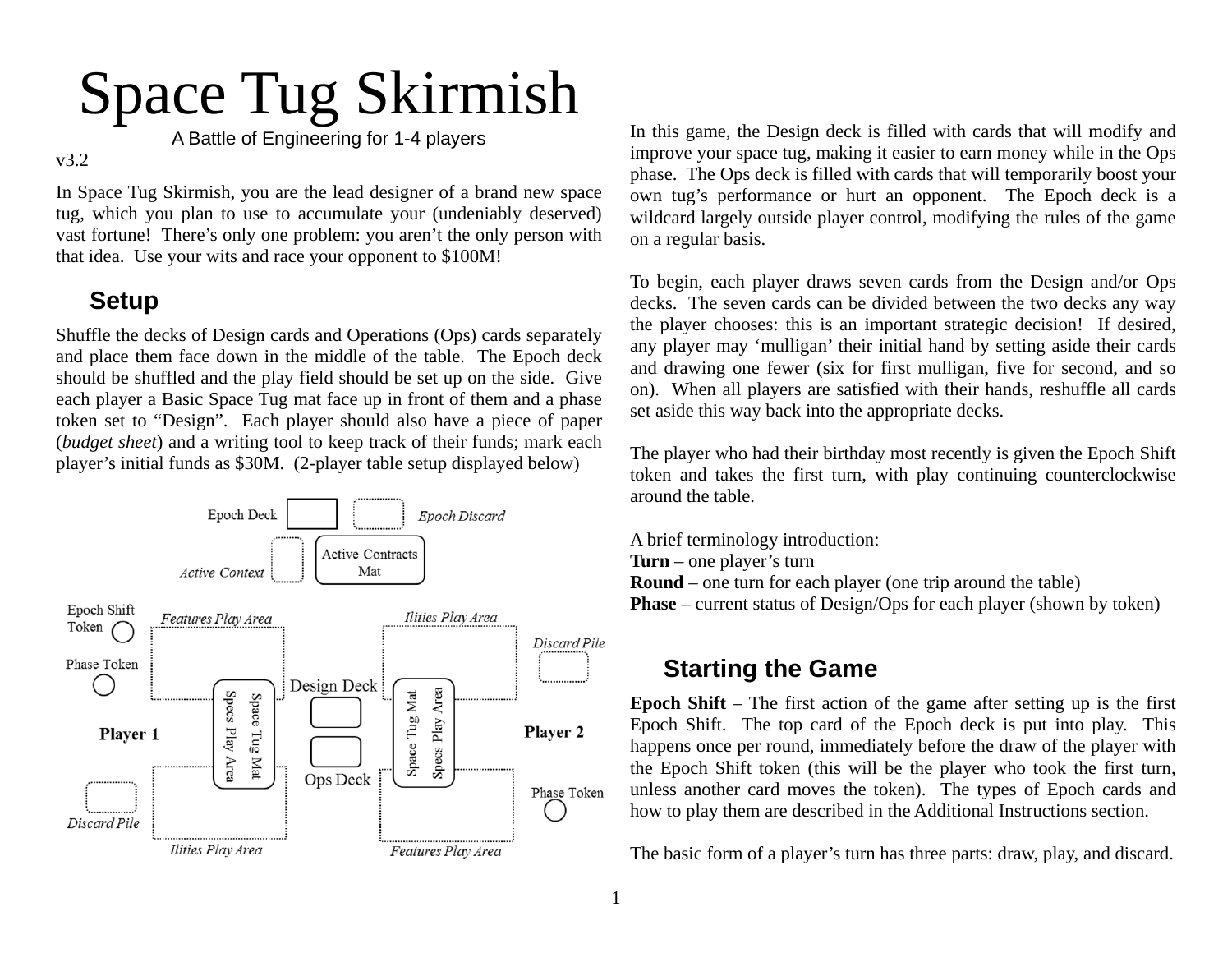**Draw** – When your turn begins, draw a card. This draw can be from either the Design or Ops deck, your choice. In fact, *any time you draw, you are allowed to select from which pile you draw a card*. However, you cannot draw from the Epoch deck.

**Play** – After drawing, you are allowed to play cards from your hand if you so desire. Only Design cards may be played while in the Design phase, and only Ops cards may be played while in the Ops phase. Playing a card involves first paying its base cost indicated in \$M on the golden square in the lower-left corner (subtracting that number from the current funds on your budget sheet) and then placing it down on the table. You are not allowed to have negative funds, thus you are not allowed to play cards with a cost that is larger than your current funds. You do NOT have to play a card if you do not want to play a card.

Note that there is a limit to the number of cards you can play in a single turn: you may play up to 2 cards per turn while in the Design phase, but only 1 card per turn while in the Ops phase. The game starts with all players in the Design phase.

Different cards have different purposes. The card types and their general uses are described in the Additional Instructions section. Learn them well!

**Discard** – Cards are discarded when they are no longer used. This occurs immediately for Attack and Effect cards; all other cards go to your discard pile when they are destroyed. Additionally, there is a maximum hand size of seven: if it is the end of your turn and you have more than seven cards in hand, you must discard until you have only seven cards. Each player has their own discard pile; this is important for some cards. Note that the "discard down to seven cards" process occurs only at the END of YOUR turn: you do not have to discard as soon as you go over seven cards, or at the end of other players' turns.

#### **The Second Turn And Beyond**

Now that you know how to start the game and take a turn, you know the game! Play continues with players taking turns counterclockwise until someone wins. Remember to perform an Epoch Shift before the draw of whoever holds the shift token! There is one remaining wrinkle though...

**Switching to Operations** – As you know, all players start the game in the Design phase, where you should be focusing on playing cards to strengthen your space tug. However, to win the game, you need to make money, which you cannot do without launching your system! Switching from Design phase to Ops phase is simple: when it is your turn, instead of playing any cards, simply declare "I'm launching!" and flip your phase token over to the "Ops" side. You cannot play any cards and do not receive any per-turn operations income this turn, but you can receive rewards for any active Contracts that you meet and you can win the game.

While in Ops phase, you receive per-turn income AT THE BEGINNING of your turn equal to the sum of the incremental incomes provided by your Basic Space Tug (+\$1M) and any attached Features or Specs you have played.

**Switching Back to Design** – Frequently you will want to return to the Design phase to play additional augmentations on your space tug. There are two ways to accomplish this:

- 1. Pay \$5M to decommission your tug (instead of playing a card)
- 2. Play a "Recover and Redesign" Effect card (for only \$1M)

After doing either of these, flip your phase token back to the Design side. You may not play any other cards during this turn.

Knowing when the time is right to switch between Design and Ops is a key to the game!

**Reshuffling the Decks** – If the game progresses such that either the Design, Ops, or Epoch decks are empty and a player wishes to draw from them, all players immediately shuffle their discard piles back into the appropriate draw pile. This means that, for example, if the Ops pile is empty and Player 1 wants to draw an Ops card, all players reshuffle all Ops cards from their discard piles back into the deck. If the Epoch deck is empty and a new card must be played from it, the Epoch discard pile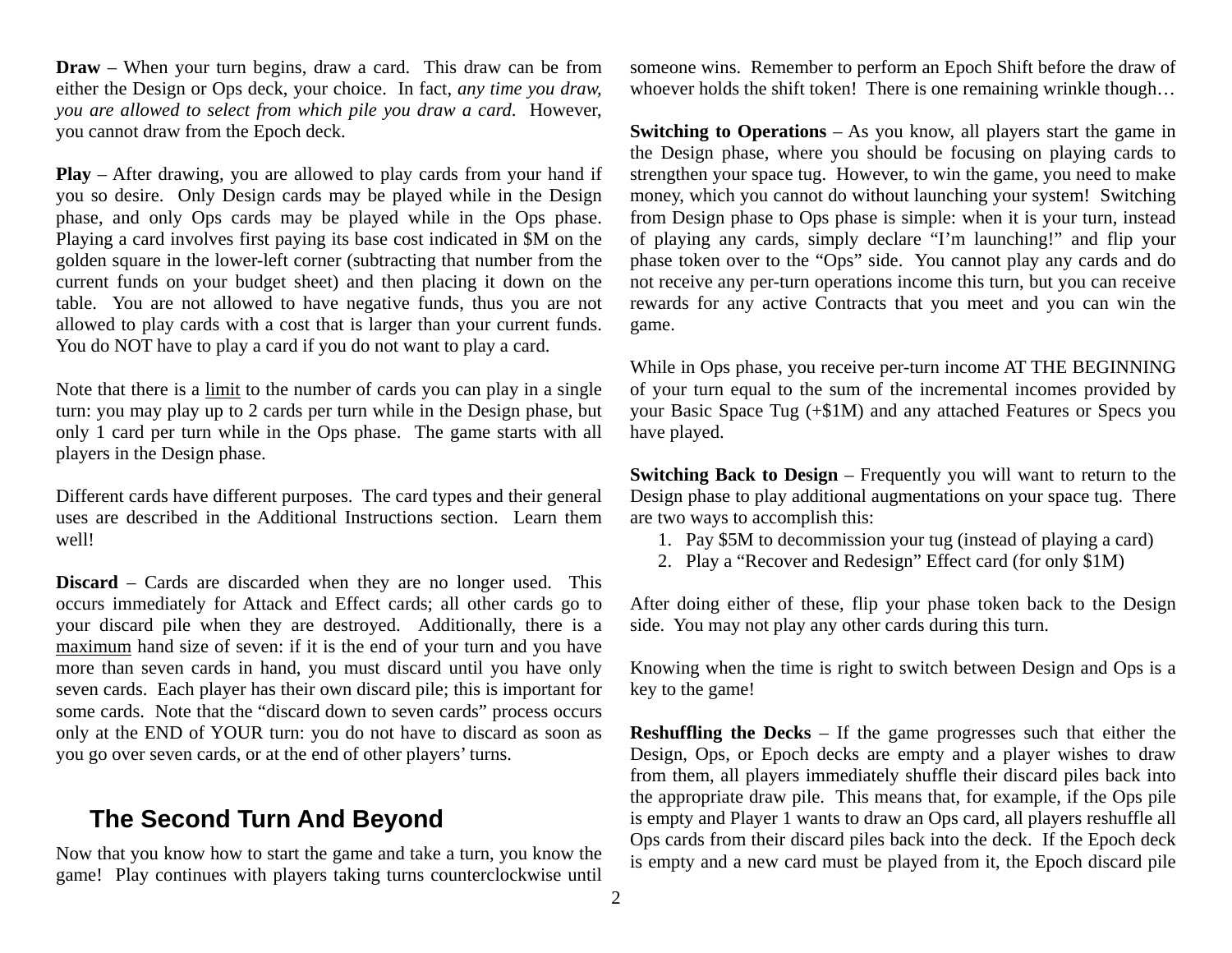is reshuffled into the deck, leaving all active Contracts and Context on the field.

#### **Winning the Game**

A player wins the game when he ends his turn in the Ops phase AND he has \$100M of current funds on his budget sheet.

# **Additional Instructions**

Here is some additional terminology:

**Income / Per-turn Income** – This refers to the funds received from Features/Specs (and the +\$1M from the Basic Space Tug itself) at the beginning of each player's turn in Ops phase.

**Revenue** – This refers to ALL sources of revenue, including per-turn income, Effects, and Contracts that result in funds, but NOT funds created by Disturbances.

**Stats** – Space tugs are graded by potential customers using three stats: Strength, Speed, and Energy. Stat points are represented on the cards as red fists, green rockets, and blue lightning respectively, and are added across all cards attached to a tug, similarly to income. Most Contracts require a minimum level of each stat in order to be met. Building Specs is the main way to improve the stats of your space tug, however be aware that improving one stat may decrease another! Try to build a balance of all three stats.

**Destroy** – If a card would "destroy" another card or cards, each destroyed card is placed into the discard pile of the player who controlled it. During their turn, players may choose to destroy cards attached to their own space tug for free, as sometimes a card may become a hindrance (e.g., a Spec that reduces one dimension of stats).

**Disable/Repair** – If a card would "disable" another card or cards, each disabled card is flipped upside down, but remains on the field of play.

Disabled cards are considered inactive, meaning Features do not generate per-turn income, Specs do not generate any stats, and Ilities cannot be used. For most card effects, disabled cards are considered not present, unless an Attack is selecting a random target to destroy. "Repairing" is the means to fix disabled cards, and results in the cards being turned right side up again and immediately resuming full effect. To repair a disabled card, you must pay half of the card's base cost (round up) if in the Design phase, or that amount *plus \$3M* if in the Ops phase. Repairing can only be performed during your turn, but does not count as playing a card. Furthermore, disabled cards CAN NOT BE LAUNCHED! Any space tug that switches into Ops phase immediately has each disabled card attached to it destroyed.

Finally, the card types and a description of each are as follows:

**Feature** – Features are modifications to your Basic Space Tug and when played, they stay on the field in the play area until destroyed. Features provide per-turn income AT THE BEGINNING of your turn while in Ops phase. Your space tug can have any number of Features on it, but NO multiples of the same Feature. If at any point in time you control two Features of the same name, destroy one of them. All Features are Design phase cards.

**Spec** – Specs are equipment for your tug, and they come in three subcategories: fuel tank, propulsion type, and manipulator arm size (*fuel*, *prop*, and *manip* on the cards). Similar to Features, Specs are Design phase cards that remain in the play area indefinitely, but *unlike* features, you may have only one of each subcategory of spec. Your Basic Space Tug mat specifies a small tank, bipropellant propulsion, and small manipulator: playing a Spec card immediately overrides the previous type of that subcategory. If you want to switch Specs, simply play another card of the same type; for example, if you have an electric propulsion system and want to switch to nuclear, you can simply play the nuclear propulsion Spec card and the existing electric system is immediately discarded. The purpose of equipping Specs to your space tug is that they allow you to complete Contracts for extra revenue by improving your tug's stats.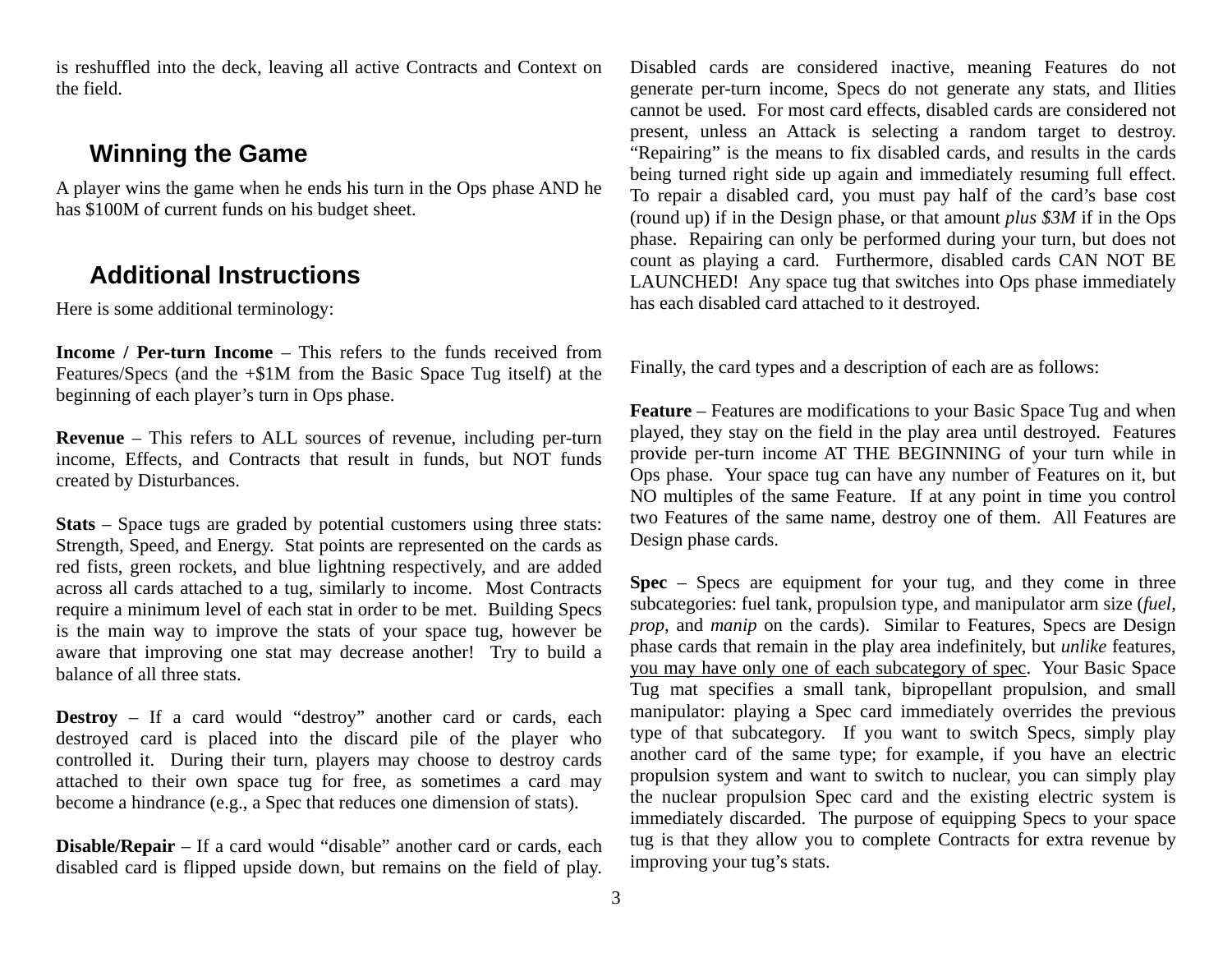**Ility** – Ilities are temporal value constructs of any engineering system. In this game, they are Design phase cards that stay in the play area and allow you to perform new actions outside of the basic rules; for example, playing Flexibility will allow you to play an additional card every turn. As with Features, you are not allowed to have duplicates of any one Ility on your space tug, but you may have as many different Ilities as you want. Unlike Features and Specs, Ilities will not earn you money, but they will make your system much more powerful!

**Attack** – Attack cards are Ops phase cards that destroy or disable cards attached to your opponents' space tugs. Attacks are discarded once played.

**Effect** – Effects are located both in the Design and Ops decks. Effects specify an action that can affect you, your opponents, or everyone, and take effect immediately before being discarded. Note that some Effects last multiple turns despite the fact that the cards themselves are discarded upon being played.

**Contract** – Contracts are Epoch cards that specify a set of requirements that a potential customer desires in a space tug, along with a reward for the completion of the contract. When a Contract is played from the Epoch deck, it goes into the Active Contracts area of the Epoch play field. Up to three Contracts can be active at one time. If three Contracts are active and a fourth is played, the oldest Contract is immediately discarded, before any player can meet the new one. Some contracts also specify a "Bonus" tier of rewards, that specifies more stringent requirements but a higher reward. A Contract is met by a space tug matching or exceeding the requirements of a Contract while currently in Ops phase: the player who does this adds funds to their budget sheet equal to the specified reward, and then the Contract is put into the Epoch discard pile. If NO players satisfy the Contract, the Contract remains active until either it becomes satisfied (and proceed as above) or it is discarded as the oldest Contract. In the event of a tie (multiple players meet the Contract simultaneously, usually as it is first played), a player who meets the Bonus takes the reward over one who doesn't. If that does not break the tie, the space tug with the highest TOTAL number of stat points wins and takes the reward. If that still does not break the tie,

all tied players split the reward evenly (round up). Players who lose a tiebreaker receive a consolation reward of \$3M.

**Context** – Contexts are Epoch cards that modify the rules of the game for all players. For example, "Increased Productivity" allows each player to draw an extra card at the beginning of his turn. When a Context is played from the Epoch deck, it goes into the Active Context slot of the Epoch play field, while the previous Context is discarded. The Context's effects last from when it is played to when it is discarded for a new Context. If no Context card occupies the Active Context slot at the beginning of the game, play with normal rules (the same as the "Business as Usual" context).

**Disturbance** – Disturbances are Epoch cards that cause one-off effects on the game as soon as they are played. For example, "Solar Flare" forces all players in Ops phase to immediately switch back to Design (at no cost). When a Disturbance is played, it is discarded after its effect takes place.

#### **Strategy Tips**

You start the game in the Design phase, so your initial seven card draw will need to have quite a few Design cards. Still, don't be afraid to take a few Ops cards as well, as they may open up an opportunity for you to jump out to an early lead!

Remember that it is a dangerous world out there, where opponents can attack and disturbances can strike without warning! It is dangerous to rely on a single card if you have no way to protect it. Also, don't neglect playing Ilities just because they won't make you money: they can easily turn the tide of the game by allowing you to play by different rules!

Competition can be cutthroat, and not always on the level. In Space Tug Skirmish, collusion is not only allowed, it is encouraged! Anything short of trading cards with another player or explicitly sharing what cards are in your hand is fair game. Consider teaming up against a player who is in the lead by suggesting potential favors you can do for a temporary ally, but watch out or you might get backstabbed!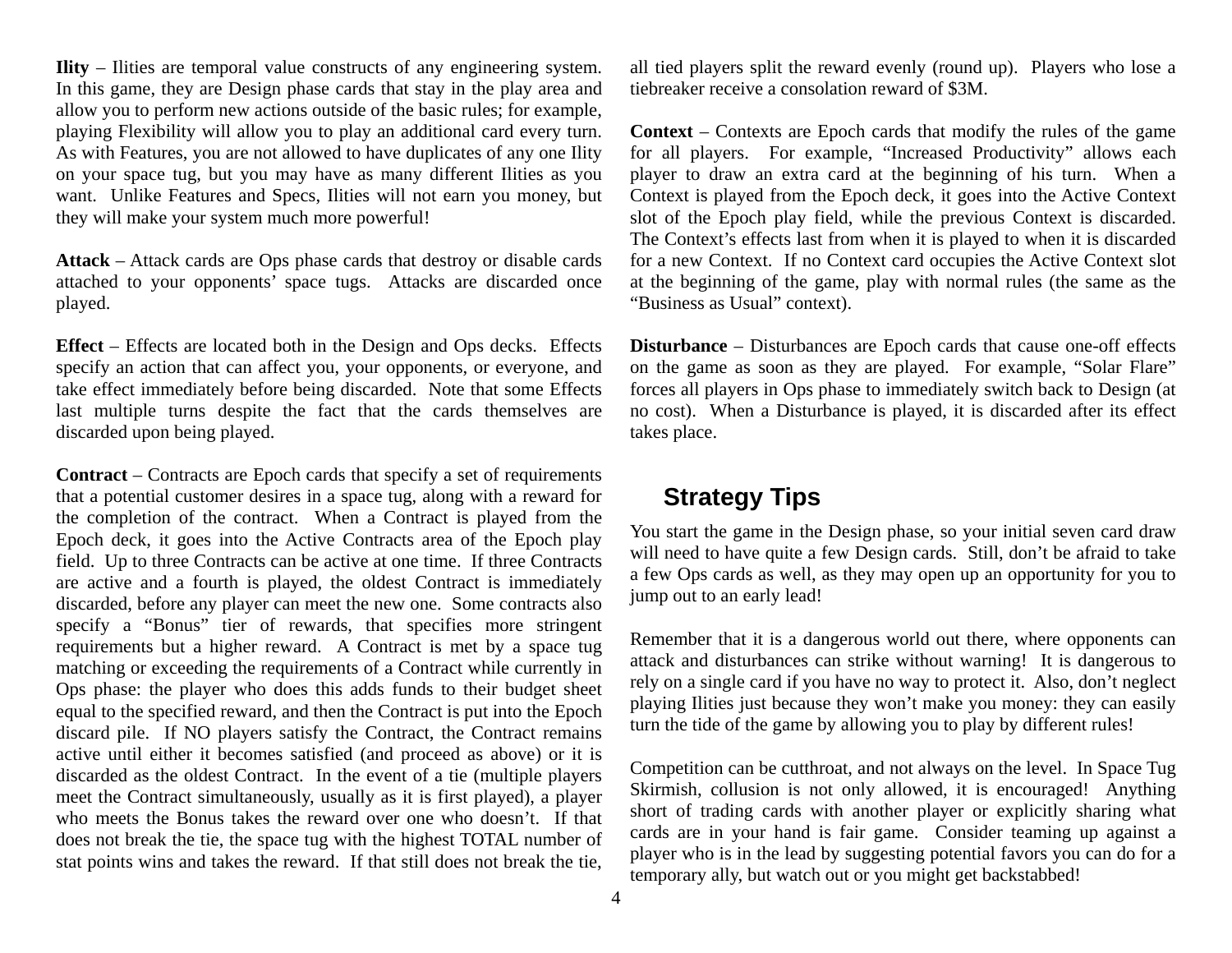This game is all about the tension between saving money vs. spending money, Design phase vs. Ops phase, and competing against opponents vs. epochs. Try to strike a balance!

It helps to know the cards: feel free to look through the decks before the game to get an idea of what can happen!

### **Persona Challenge**

Space Tug Skirmish includes an additional card type for an optional game mode: the Persona. There are 10 Personas in the game, each with three cards corresponding to Levels 1, 2, and 3. As an added challenge, play the game with each player choosing a Persona at the start! The rules are as follows:

- 1. Each player chooses a single Persona at the start of the game (this can be selected or random, as desired by the players)
- 2. Take your three Persona cards, and place them next to your space tug, with Level 1 face-up and Levels 2 and 3 face-down. Don't stack these cards!
- 3. Face-up Persona cards specify a rules change or ability that affects only you, much like Ilities except usually more powerful!
- 4. Face-down Persona cards are "locked". They show the criteria necessary to level up and unlock the card. If at any time you meet this goal, turn that card face up. Level 2 must be unlocked before Level 3.
- 5. You do not ever lock or turn off a face-up Persona card: they remain active all game. This includes when you level up (the lower level cards stay active) or if you subsequently lose or fall below the criteria you met to level up (you don't "level down").

Typically, the Level 1 card specifies a negative effect: some people can't do certain things! But if you can manage to level up according to your Persona's preferred playstyle, you will be rewarded with powerful abilities that should amplify that strategy.

The Personas are designed to make you think about individual preferences or modes of thought: each Persona wants to go about

winning this space race differently! For example, the Military Tactician wants to attack his opponents into the ground, while the Bounty Hunter wants to meet as many contracts as he can. Play with different Personas to mix it up: try to win with each of them and master the Persona Challenge!

#### **Alternate Rules**

R**ags to Riches** – Start the game in Ops phase with \$0 in initial funds and no cards in your initial hand. This will be hard!

**Sprint to the Finish** – You can play any number of cards per turn if any player has over \$80M. Climactic conclusions!

**Slow and Steady** – No one can receive more than \$10M of per-turn income: better focus on a long-lasting strategy!

**Single Player** – See how few turns you need to make \$200M without competition. Watch out though, you still need to contend with the Epoch deck!

**Epoch Master** – One player forgoes making a space tug and becomes the Epoch Master! Any time there would be an Epoch Shift without the influence of an Effect card, the Epoch Master draws the top two cards from the Epoch deck and must play one of them, discarding the other. The Epoch Master's goal is to stop all of the space tug designers from making money, but this time the designers are working together! Each player maintains his own funds as usual, but the space tug team wins if at any point their COMBINED funds equal \$60M times the number of designers (double the starting funds). The Epoch Master wins if he can stop this from happening before 25 rounds have passed. Don't forget to use Epoch-shifting Effects in order to take some power out of the Epoch Master's hands!